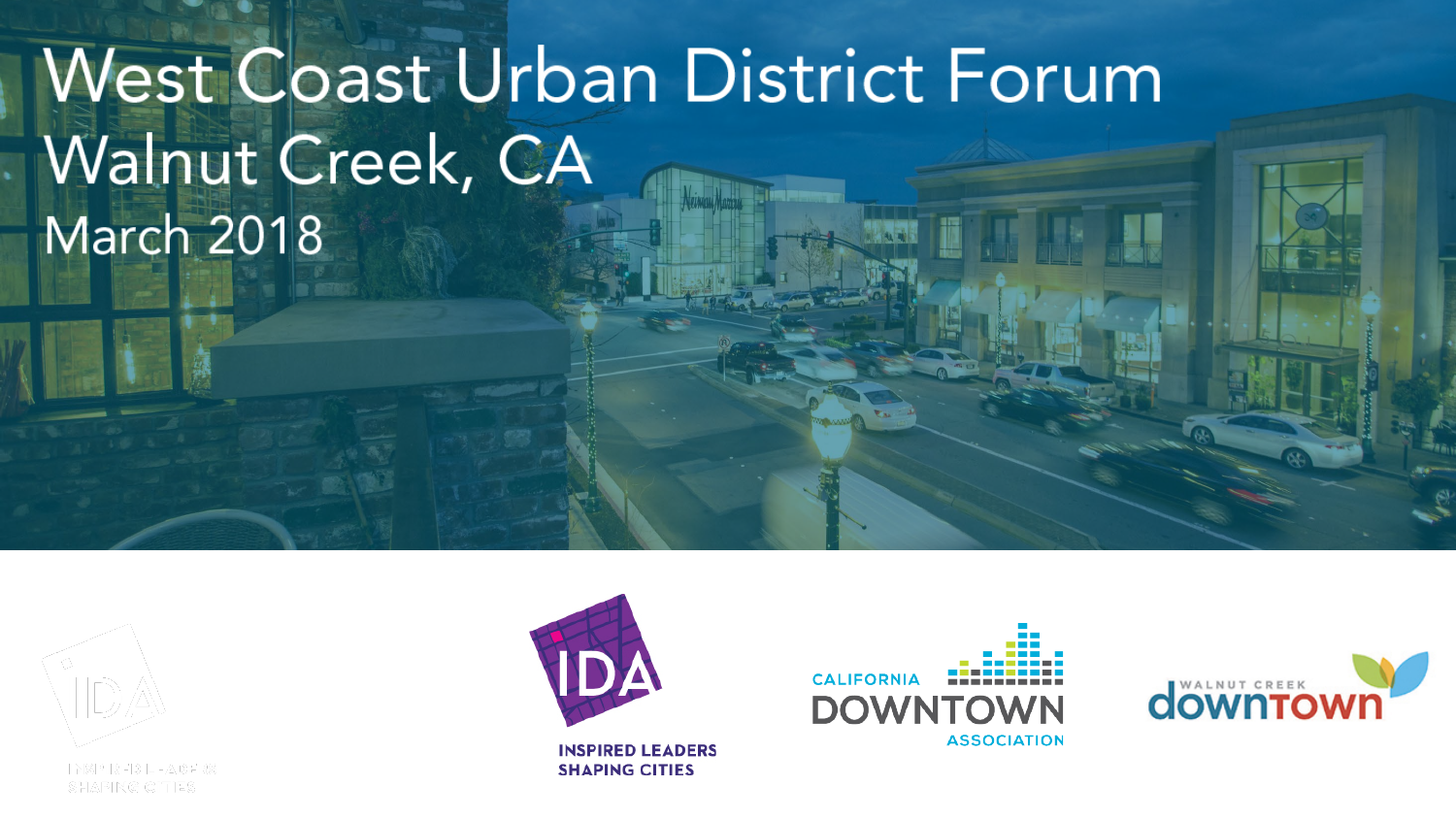### Preserving the Golden Goose

Thursday, March 15 | 8:30am – 10:30am

Moderator:

**Katie Burke,** Reporter, San Francisco Business Times

Speakers:

**Jot Condie**, President & CEO, California Restaurant Association (Sacramento, CA) **Jim Telford**, Owner, Rooftop Restaurant and Residual Sugar Wine Bar (WC), Board Member, Walnut Creek Downtown (Walnut Creek, CA) **Kraig Kojan**, President & CEO, Downtown Long Beach Alliance (Long Beach, CA)

#WCUDF18

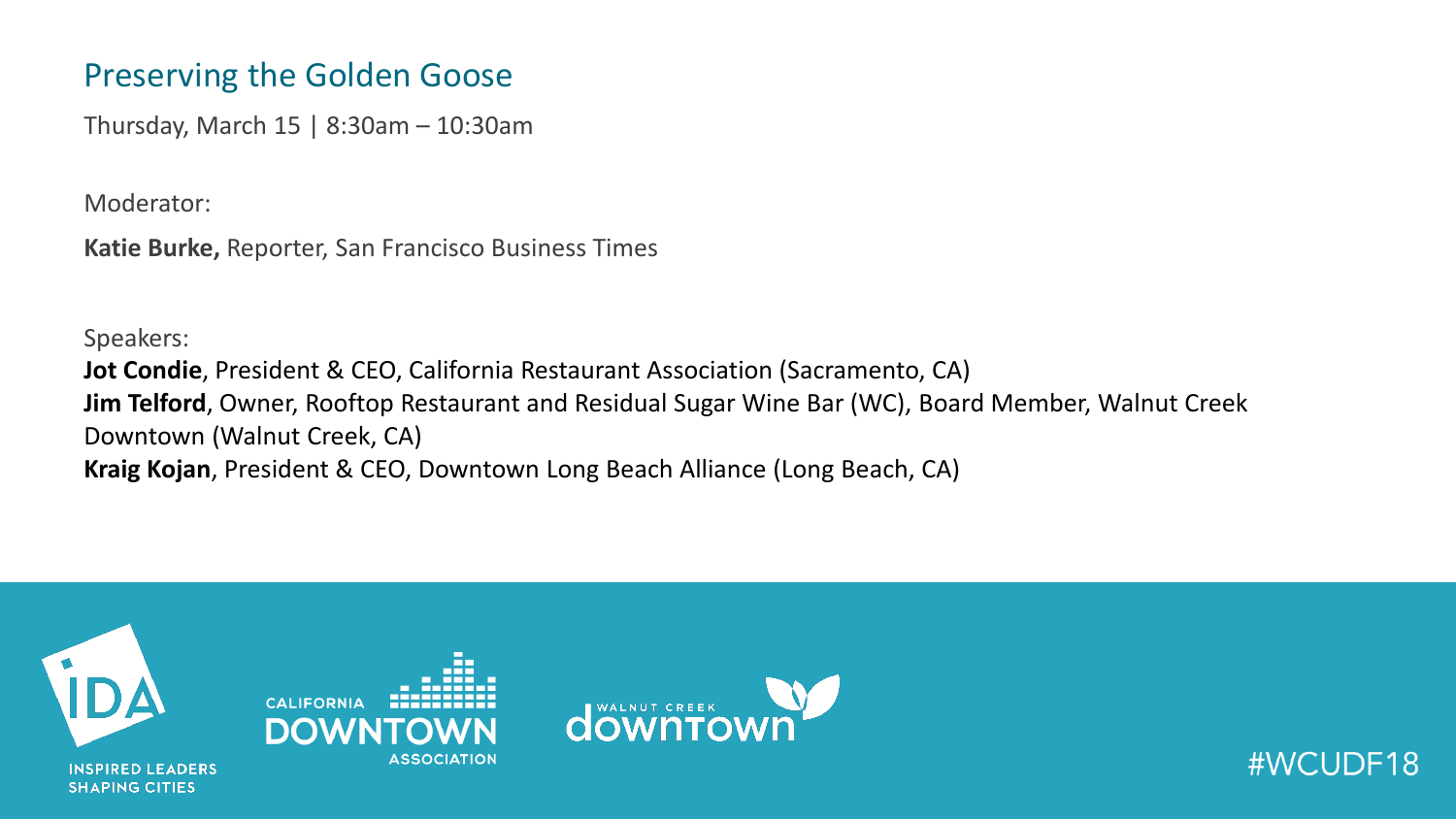please silence your mobile phones



**INSPIRED LEADERS SHAPING CITIES** 





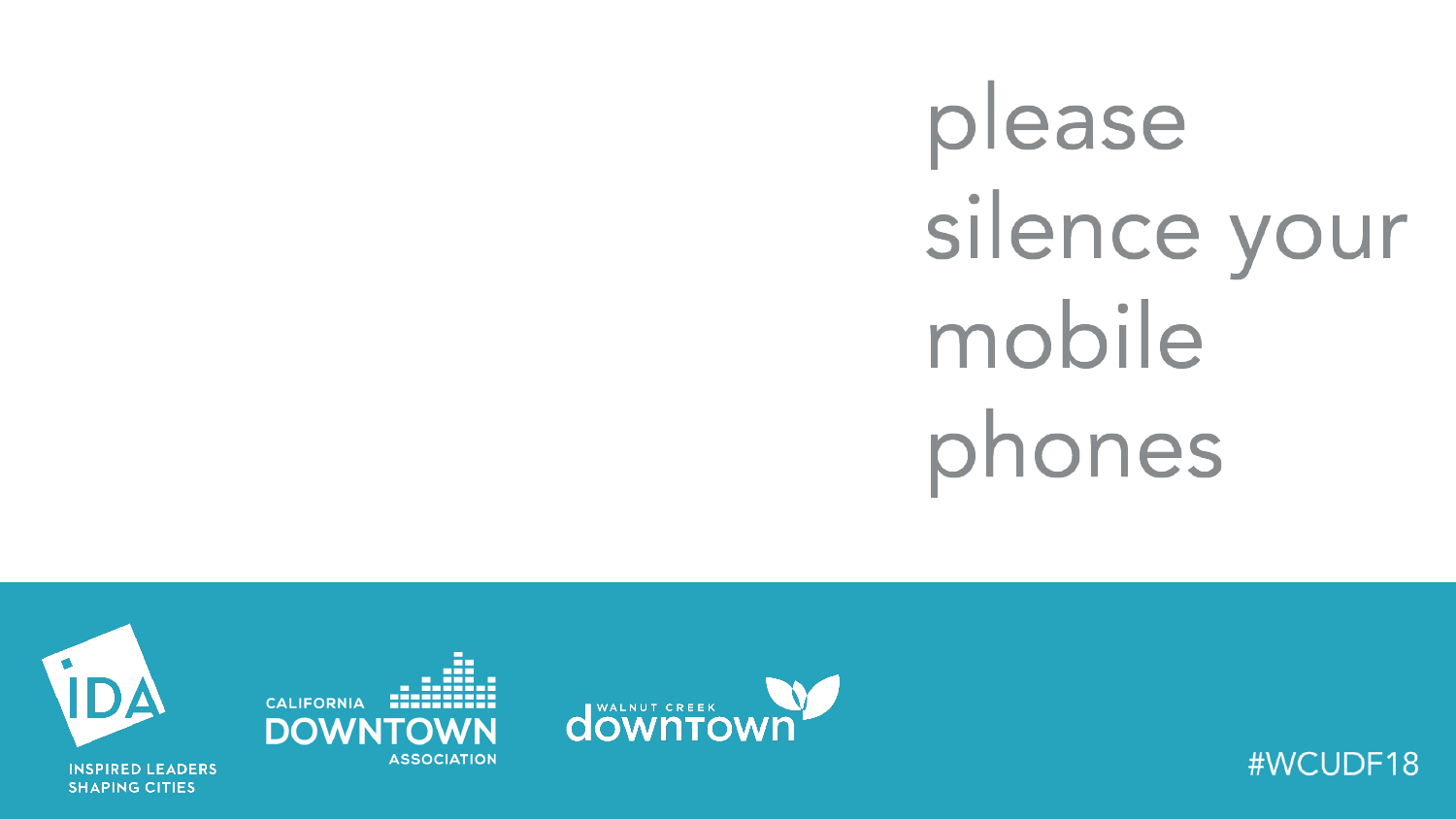### California's Restaurants

**By the numbers**

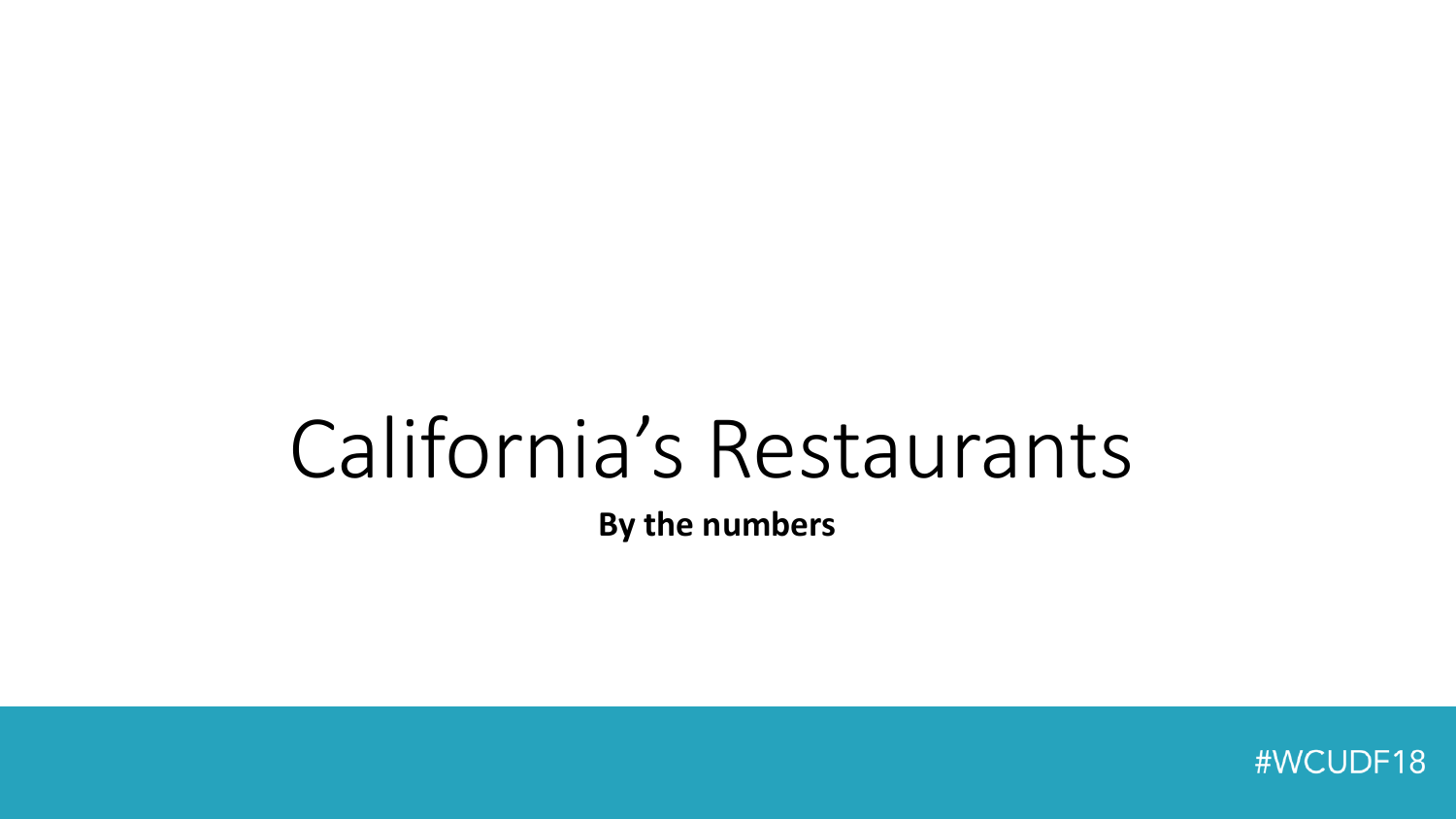

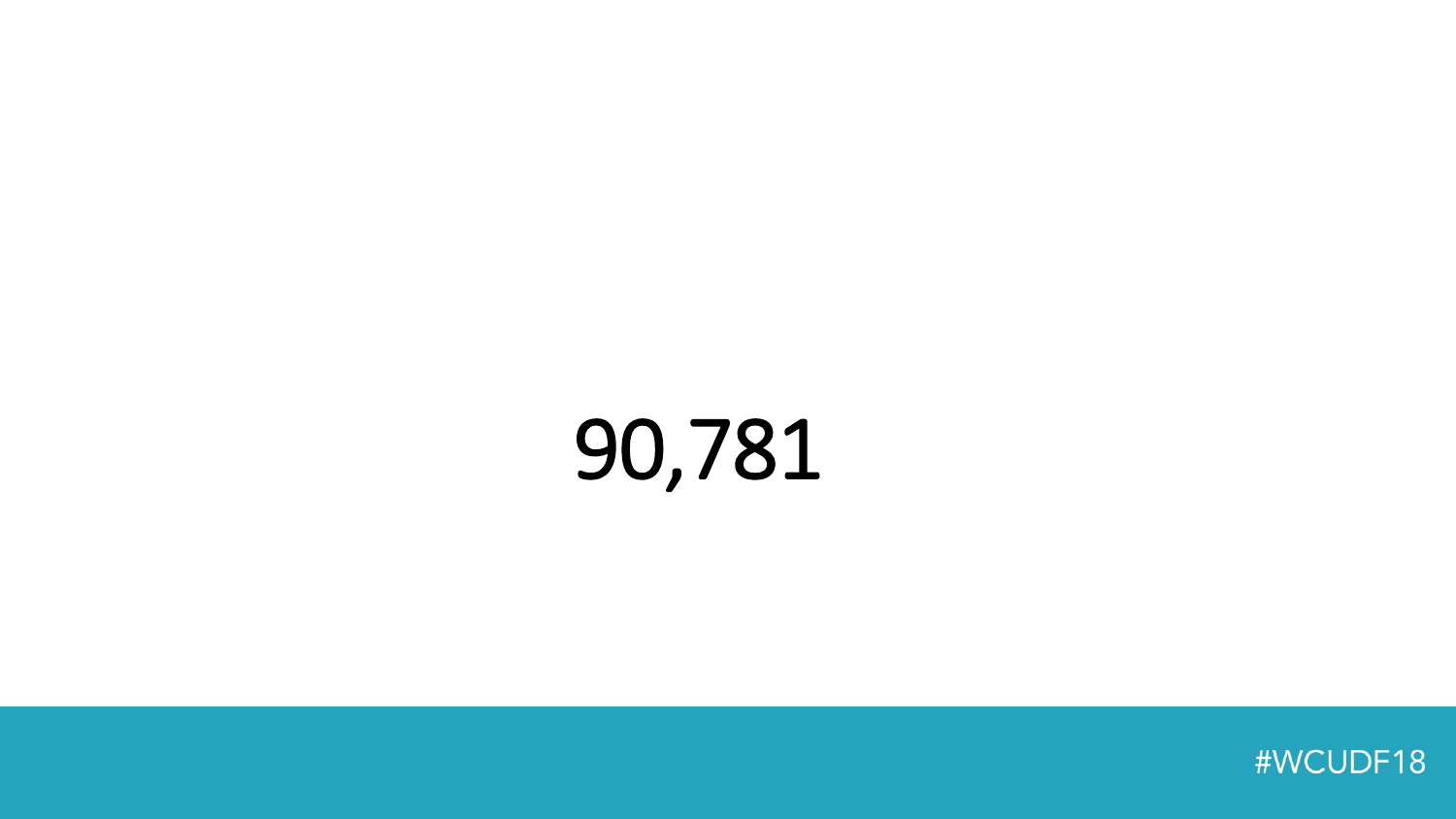#### **California Restaurants**



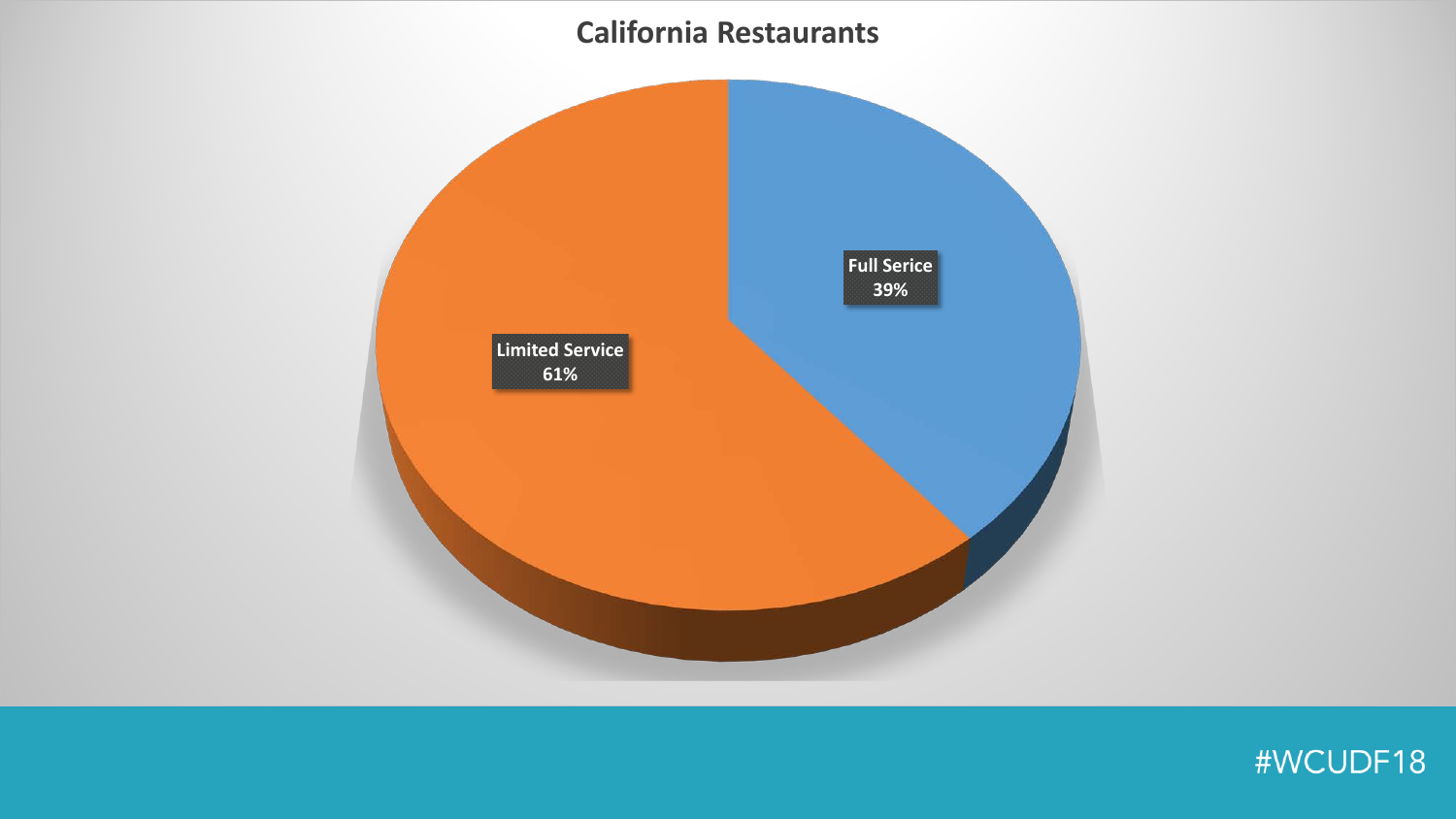### **California Restaurants 10 Years Ago**



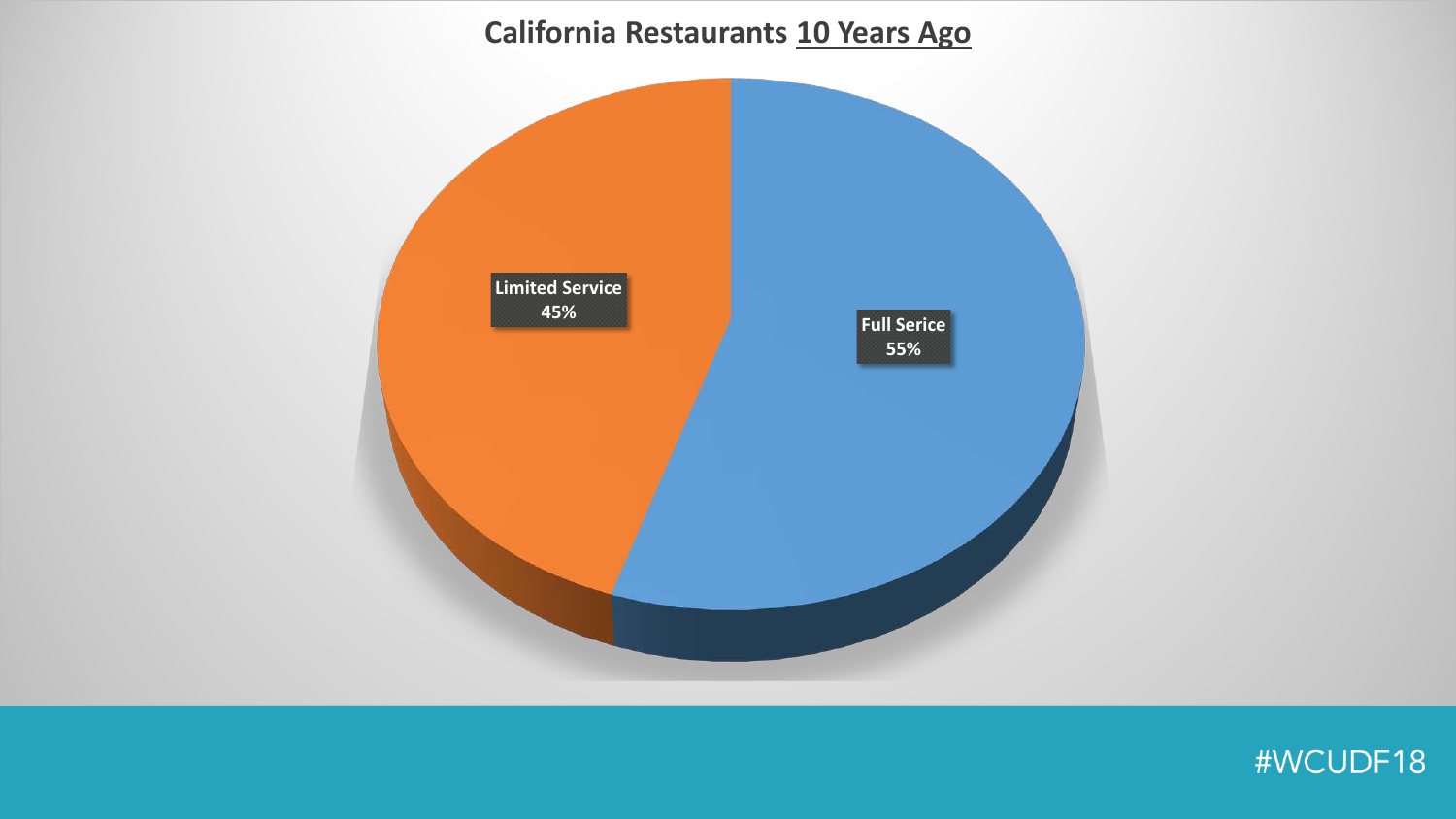### **California Restaurants Today**



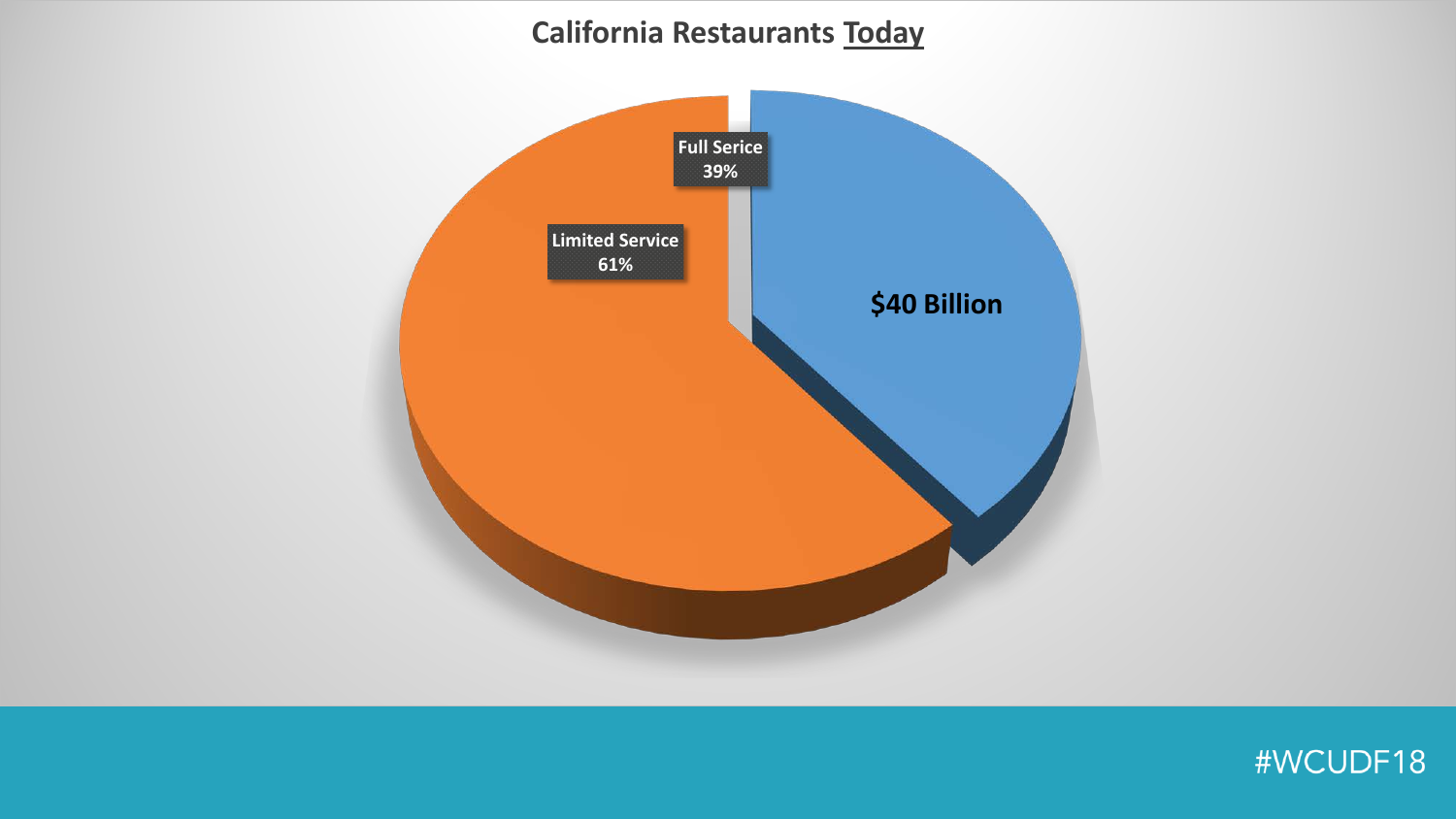#### **California Restaurants Today**



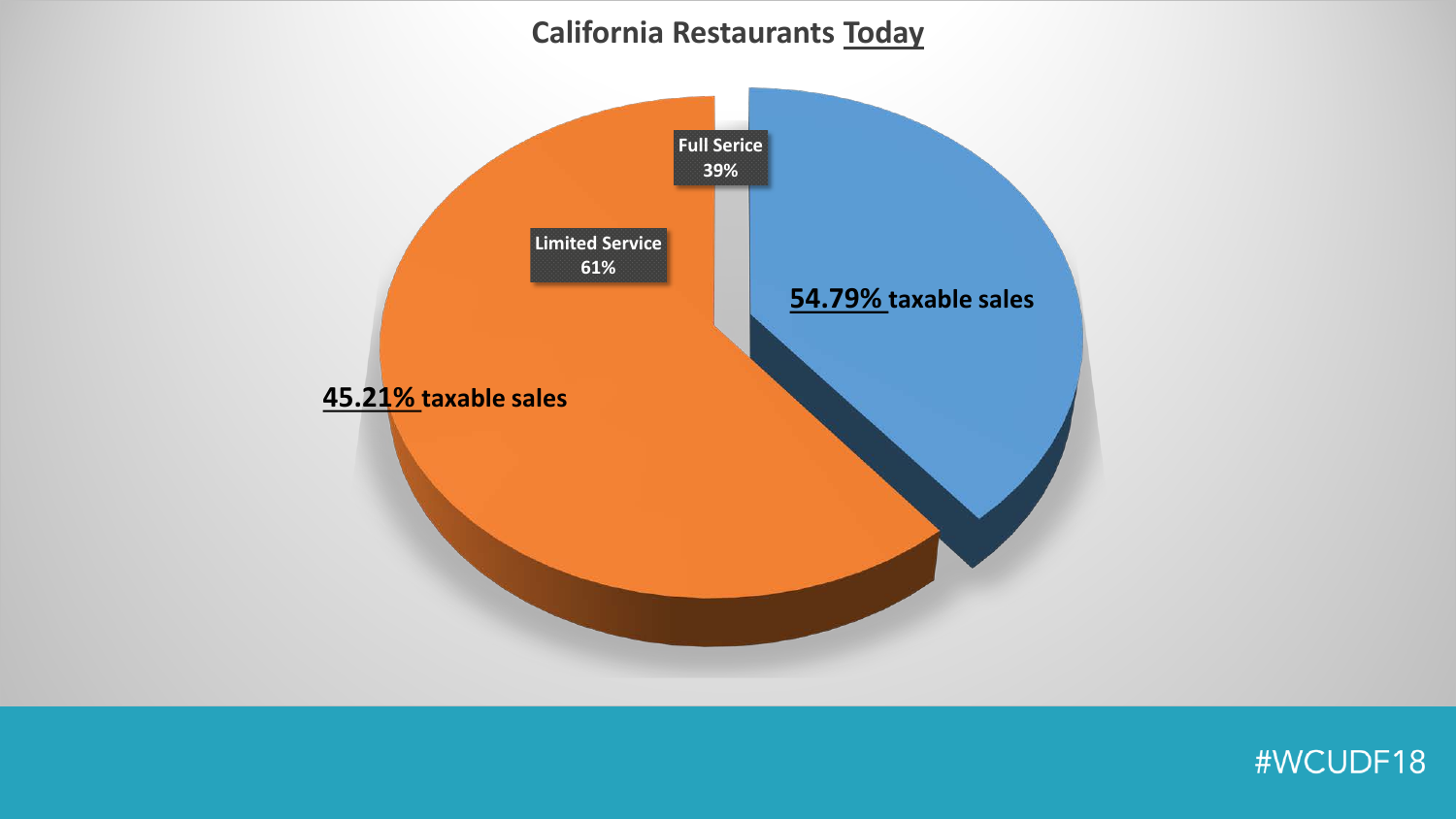### $3 - 5%$

industry average profit margin

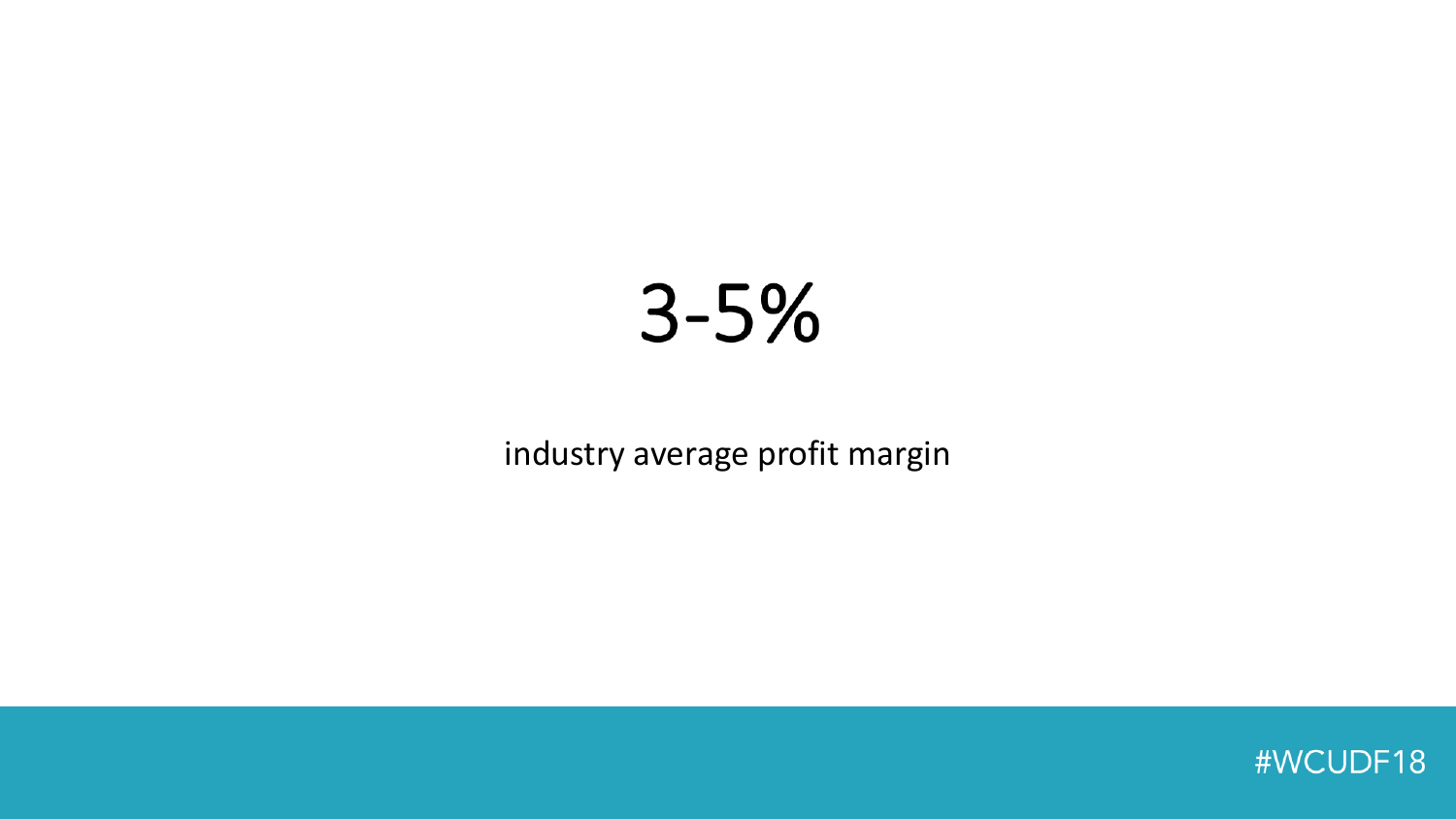### 36.36%

### looming minimum wage hike over 48 months

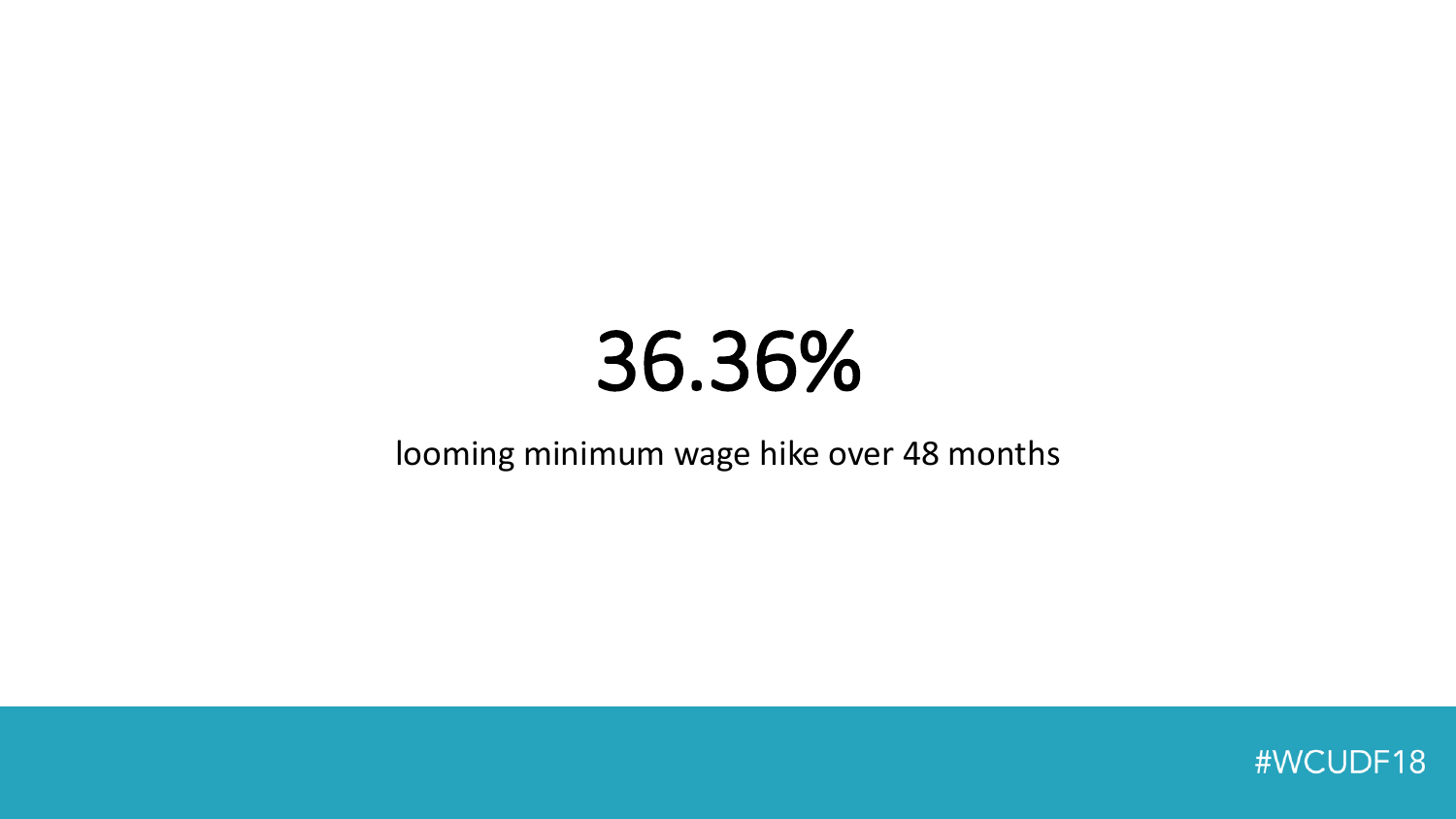

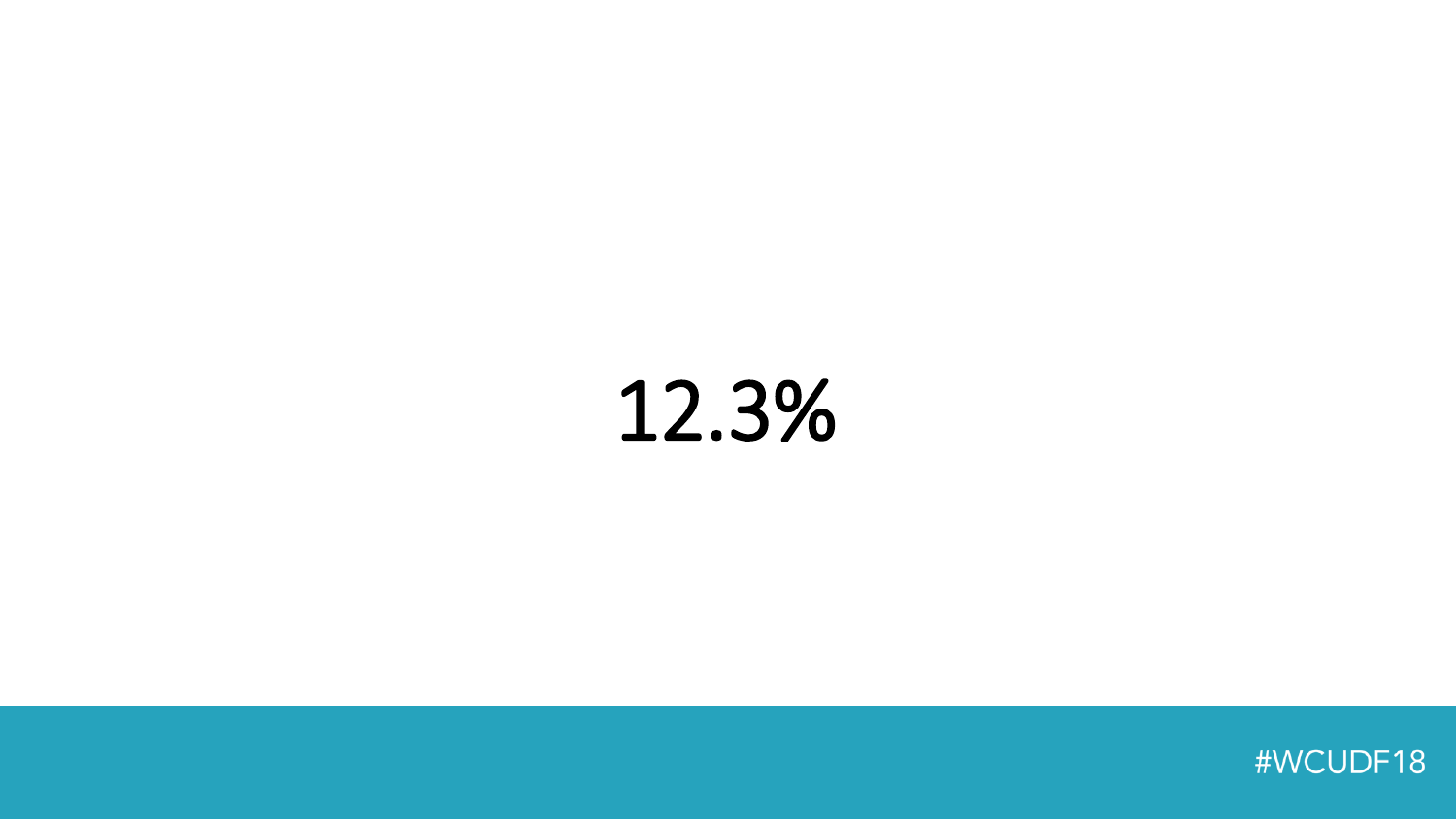# \$7.3 Billion

 $K-12$ 

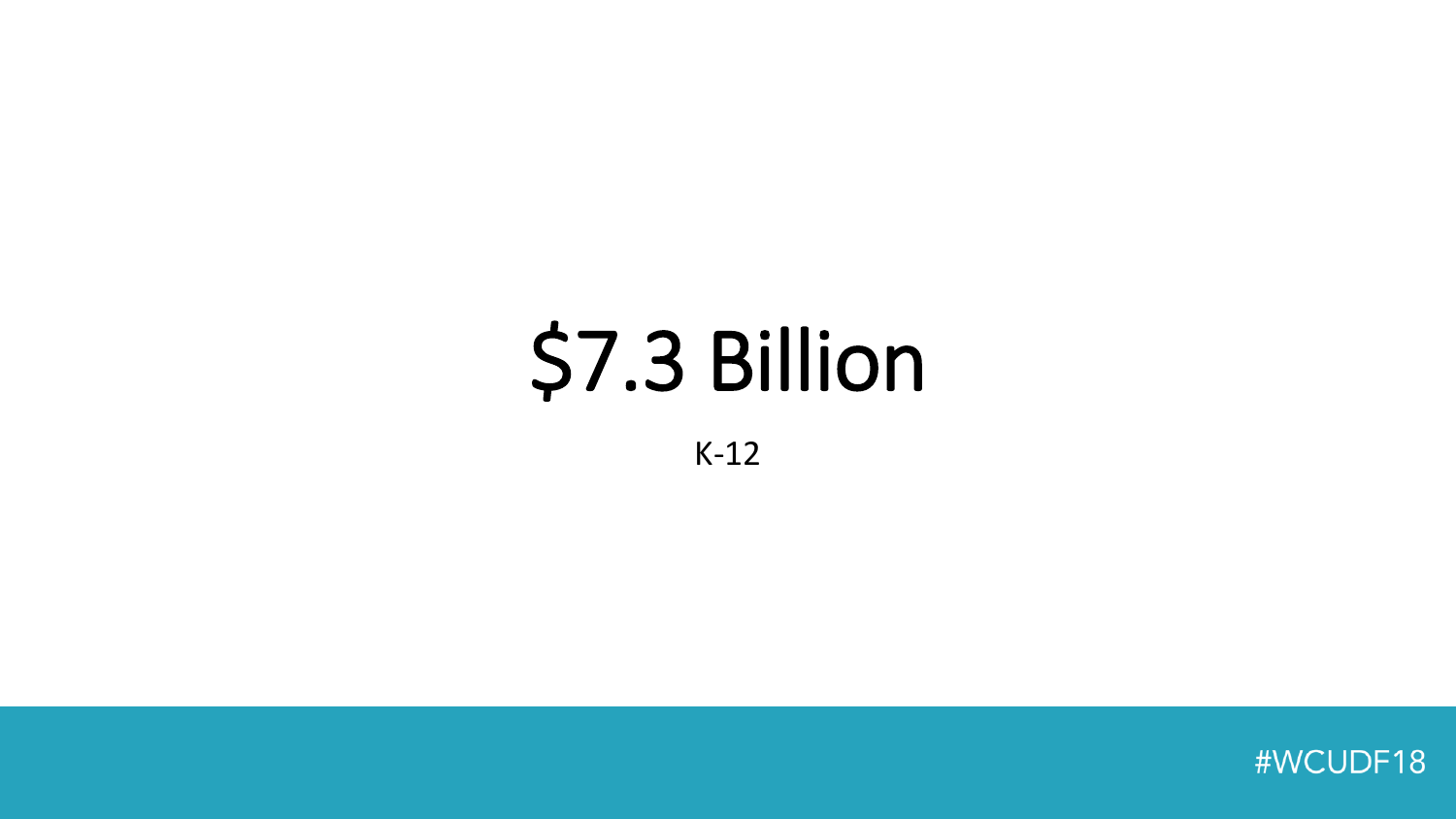## \$238

per K-12 student

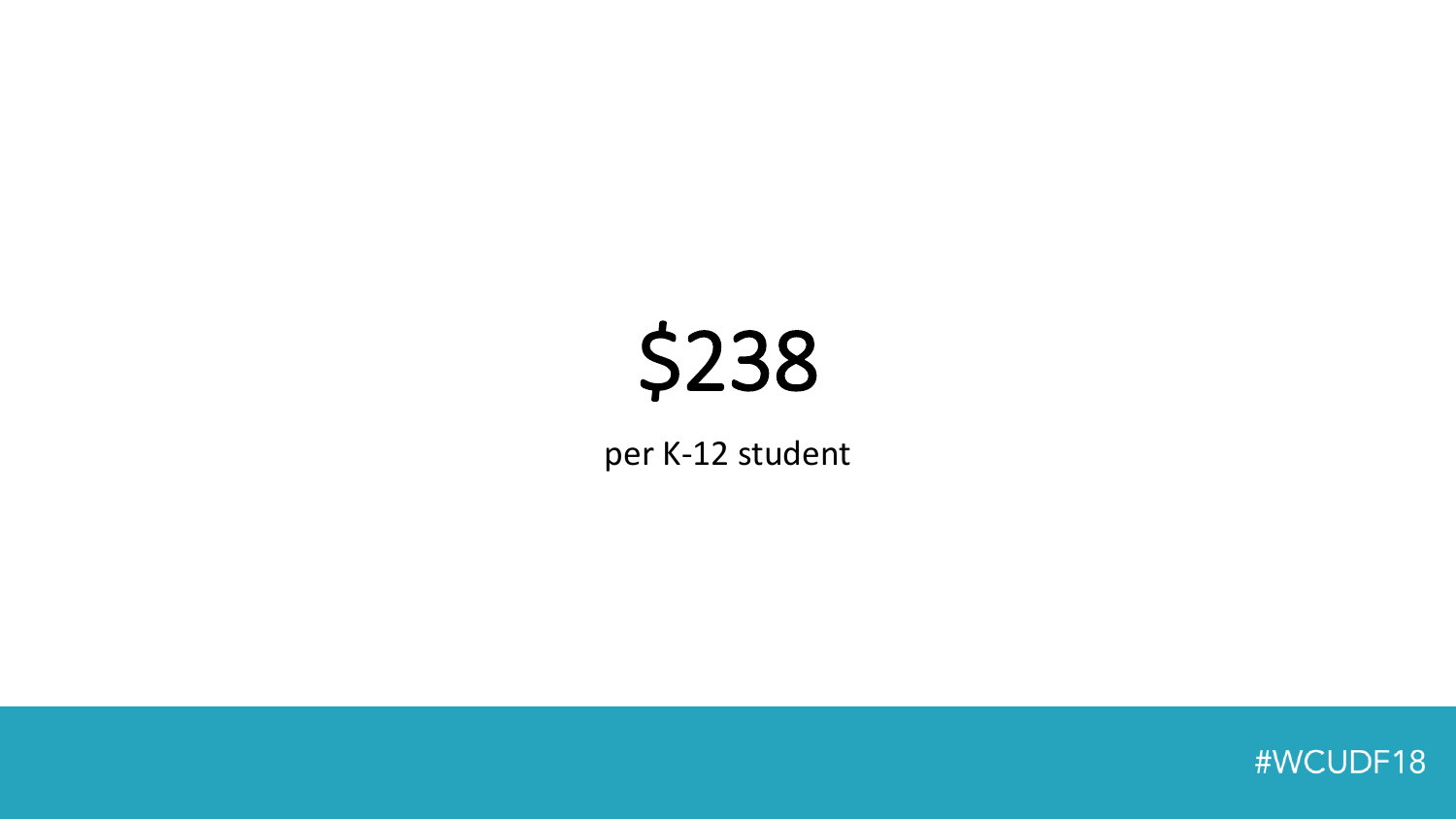# \$1 Billion

local fire and police protection

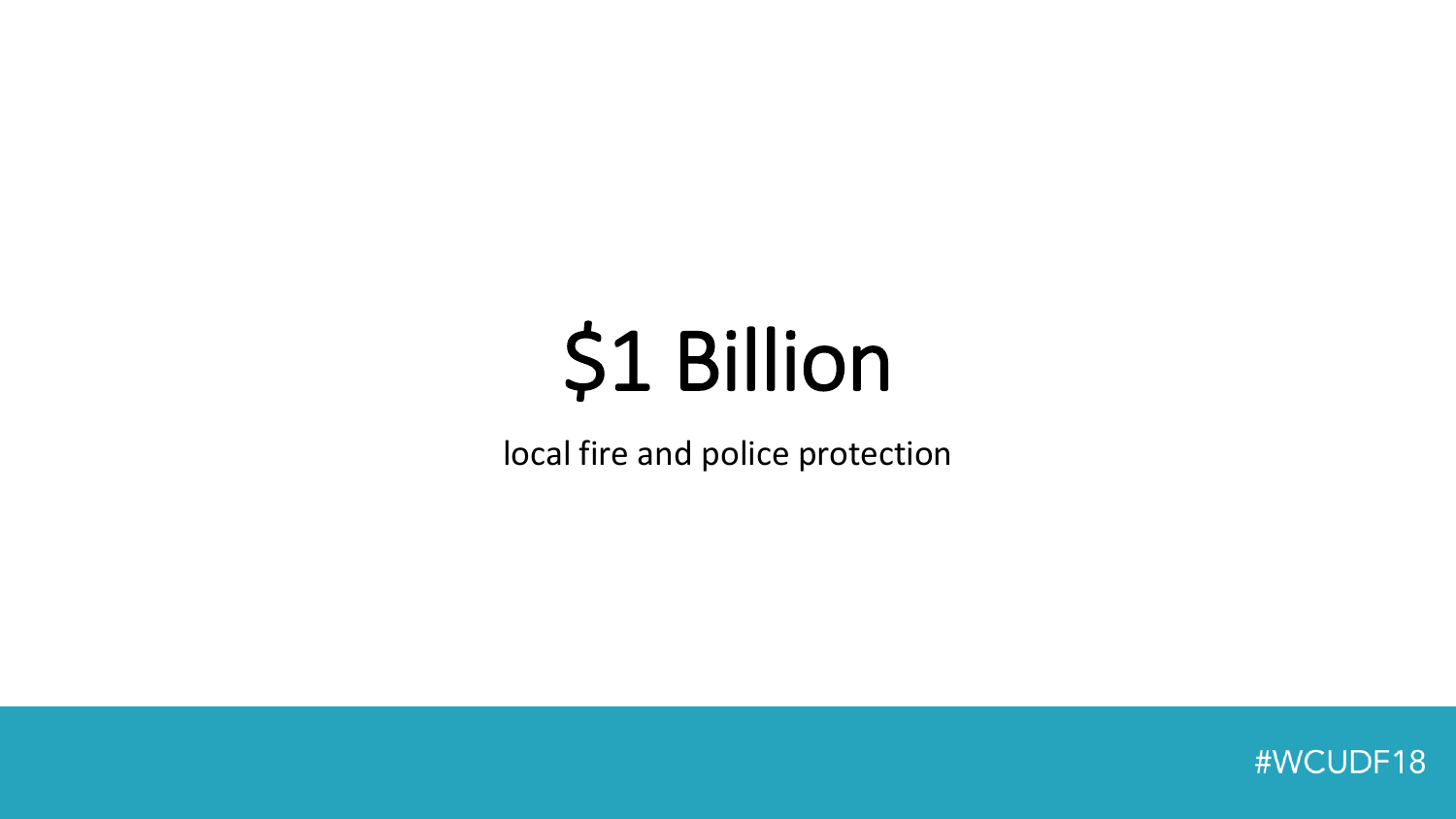## \$1.1 Billion

transportation projects

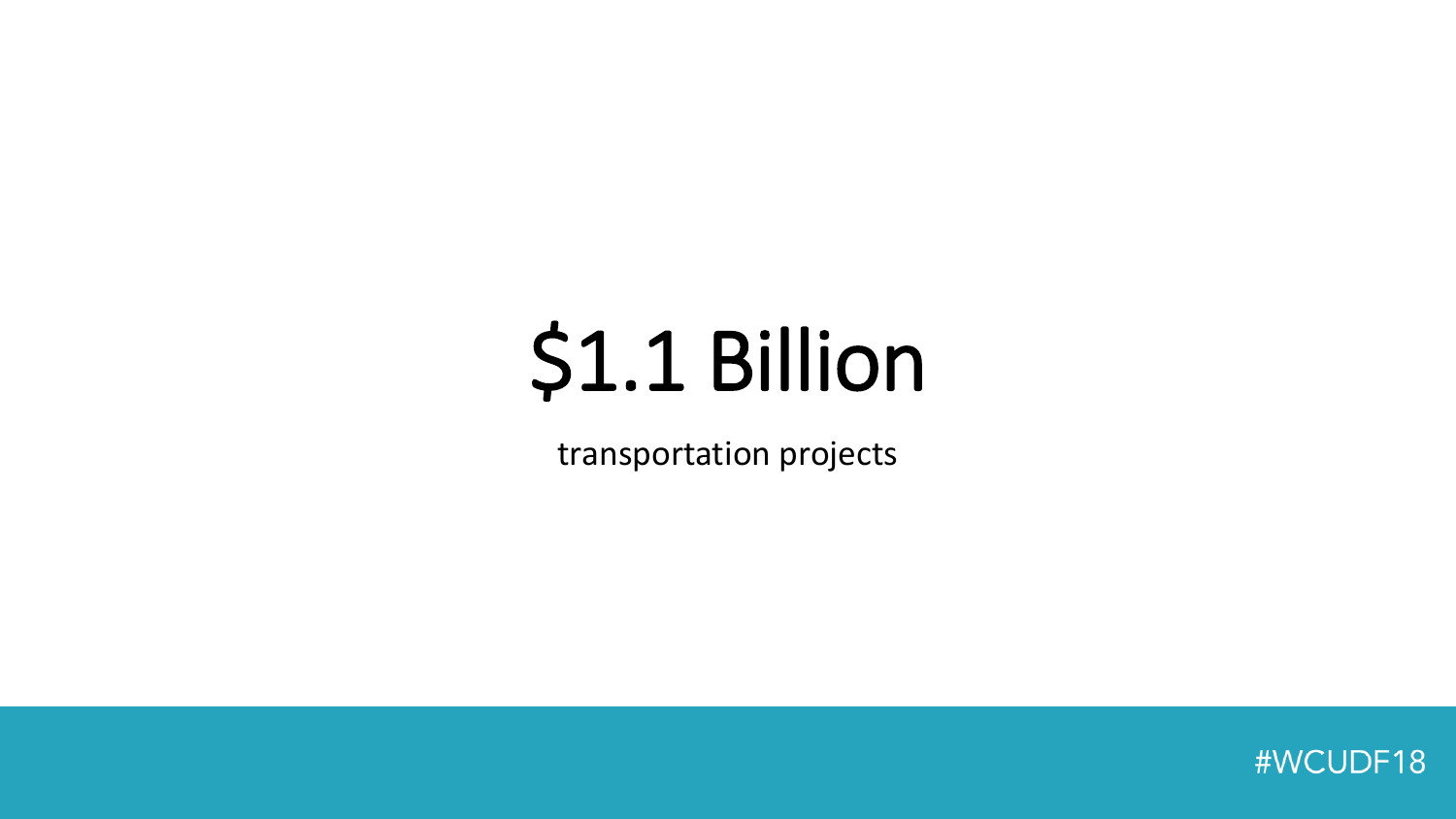## As state wage laws take affect….

the Golden Goose will lay fewer eggs